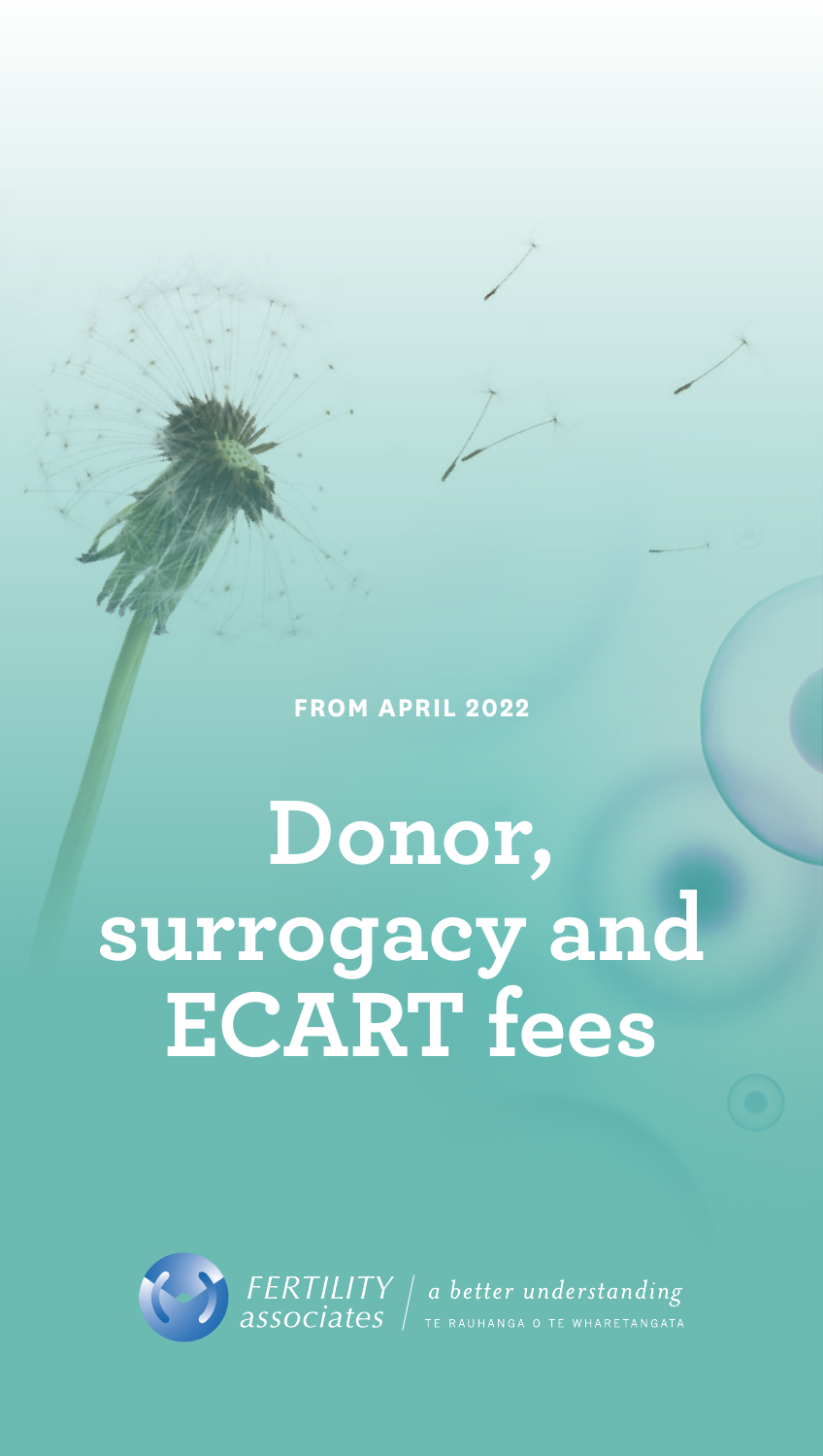

The donor addition fee is to access either a clinic or a personal donor.

# **DONOR ADDITION**

## CLINIC AND PERSONAL DONORS

This fee is additional to IVF and IUI treatment.

| <b>IUI</b> - Sperm donor addition                | $(\text{per cycle})$ \$1,485 |
|--------------------------------------------------|------------------------------|
| <b>IVF</b> – Sperm donor addition                | $(per cycle)$ \$1,485        |
| <b>ICSI</b> (most IVF donor cycles require ICSI) | \$2,635                      |

Donor addition fee includes:

- **Screening tests for sperm quality:** semen analysis, SCSA for DNA fragmentation, strict sperm morphology and trial wash.
- **Comprehensive Genetic Testing (288 genes).** Donors are also screened for infectious diseases.
- **Donor preparation:** initial medical and counselling consultations for the donor.

| <b>Not included</b>   | <b>ICSI:</b> Sperm Microinjection as required (listed above)<br><b>Personal donors:</b> A screening fee will apply:<br>$\cdot$ For more than one donor<br>. If you do not proceed to treatment with your<br>personal donor.                                                                                                                              |
|-----------------------|----------------------------------------------------------------------------------------------------------------------------------------------------------------------------------------------------------------------------------------------------------------------------------------------------------------------------------------------------------|
| <b>Invoice timing</b> | Before collecting first medication or at Day 1.                                                                                                                                                                                                                                                                                                          |
| <b>Payment timing</b> | Donor addition is part of Stage 1 which is due for<br>payment when collecting medication (IVF) or before<br>insemination (IUI).                                                                                                                                                                                                                          |
| <b>Counselling</b>    | One individual counselling consultation is required for all<br>donors and intending parents 'recipients'.<br>The first counselling consultation for the donor is included<br>in the donor addition fee, along with joint counselling.<br>The first recipient counselling consultation is an additional<br>fee and invoiced per counselling consultation. |
|                       | Additional counselling (per consultation)<br>\$190                                                                                                                                                                                                                                                                                                       |

| Plus donor addition: |  |  |
|----------------------|--|--|
|                      |  |  |
| Total:               |  |  |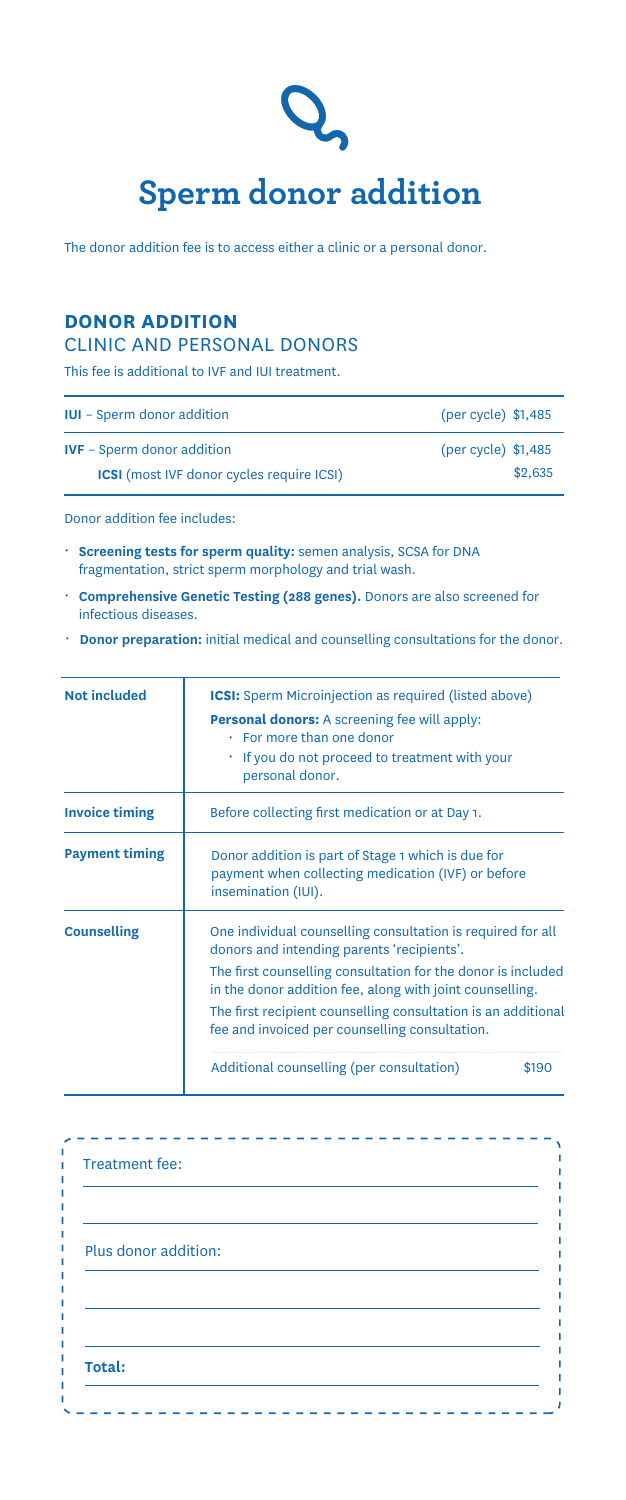### **FROM APRIL 2022**

# **Egg donor addition fees**

The donor addition fee is to access either a clinic or a personal donor. Please refer to Fertility Associates egg donor information sheet for further details.

## **TREATMENT USING DONOR EGGS**  ONE-TO-ONE AND PERSONAL DONORS

Egg Donor Addition – Costs are per cycle and are additional to the IVF treatment fees This fee is additional to treatment fees and is applied before Stage 1 of donor treatment.

| IVF cycle using a clinic or personal egg donor<br>\$5,365 |                                                                                                                                                                                                                                                                                                                                                      |         |  |  |
|-----------------------------------------------------------|------------------------------------------------------------------------------------------------------------------------------------------------------------------------------------------------------------------------------------------------------------------------------------------------------------------------------------------------------|---------|--|--|
| <b>Includes</b>                                           | • Donor screening tests, medical consultations,<br>and recruitment for clinic donors.                                                                                                                                                                                                                                                                |         |  |  |
|                                                           | • All donors, surrogates and intending parent(s) attend<br>at least one counselling consultation each. Up to three<br>counselling consultations are included in the donor<br>or surrogacy addition fee. There is no refund if you use<br>less than three consultations. Additional counselling<br>consultations are paid by the intending parent(s). |         |  |  |
| <b>Not included</b>                                       | Additional counselling consultations                                                                                                                                                                                                                                                                                                                 | \$190   |  |  |
|                                                           | <b>Guaranteed Embryo Fee</b><br>This is an optional addition for clinic recruited<br>donors. If there are no embryos suitable to<br>transfer, the intending parent(s) receive a<br>refund of \$10,000. Eligibility criteria applies.                                                                                                                 | \$1,100 |  |  |
|                                                           | $\cdot$ A fee will apply if a potential egg donor does not<br>continue to treatment.                                                                                                                                                                                                                                                                 |         |  |  |
| <b>Invoice timing</b>                                     | After donor screening                                                                                                                                                                                                                                                                                                                                |         |  |  |
| <b>Payment timing</b>                                     | Before donor collects stage 1 medication                                                                                                                                                                                                                                                                                                             |         |  |  |

#### **Donor reimbursement fee** \$1,750

• This fee is separate to the donor addition fee.

- The clinic passes on the full reimbursement to the donor at the time of egg collection.
- Donor reimbursement applies irrespective of the outcome of the donor's cycle.

#### **About Egg Donor Fees and Payment**

\* Guaranteed embryo transfer fee is an optional service available to intending parent(s) using an egg donor. If there are no embryos suitable to transfer, the intending parent(s) receive a refund of \$10,000. Eligibility criteria applies – please ask your medical team for more information.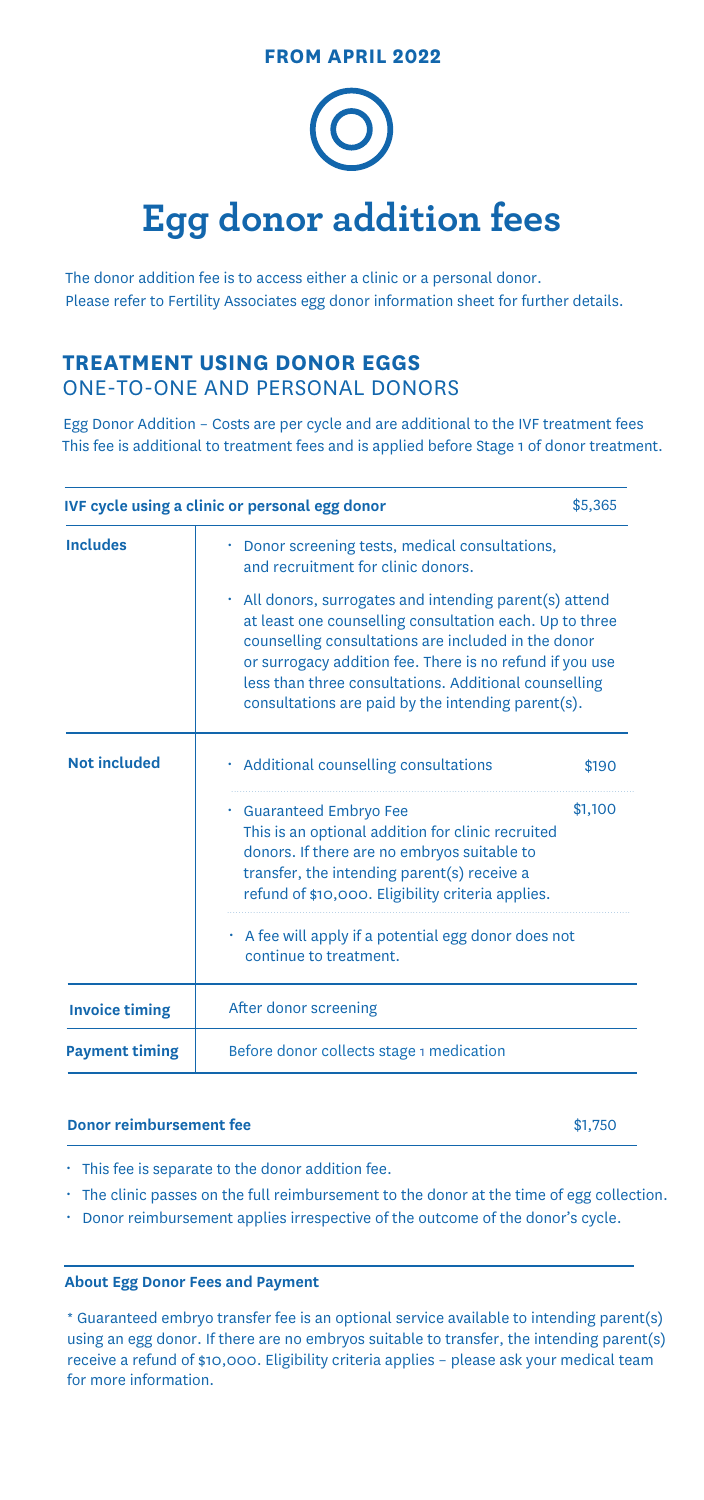| <b>DONOR REIMBURSEMENT - ALL DONORS</b>                                                                                                                                                                                                    |
|--------------------------------------------------------------------------------------------------------------------------------------------------------------------------------------------------------------------------------------------|
| $\cdot$ The reimbursement applies to all recipients, whether using a<br>clinic or personal donor, and whether the treatment is private<br>or publicly funded.                                                                              |
| Example 1. Recipients pay the donor reimbursement when the donor starts<br>her treatment cycle.                                                                                                                                            |
| • Personal donors may elect to forgo reimbursement - this would<br>need to be agreed in advance on a 'case by case' basis between<br>the clinic and the donor.                                                                             |
| • The standard reimbursement covers typical expenses such as<br>parking, childcare, time and inconvenience. If the donor lives<br>out of town and requires air fares and accomodation, these<br>expenses will require extra reimbursement. |

# **FA EGG BANK**

This fee is an all inclusive fee with a Guarantee to Embryo Transfer.

| <b>FA Egg Bank Donor inclusive fee</b> | \$18,445                                                                                                                                                                                                                                                                                                                                                                                                            |
|----------------------------------------|---------------------------------------------------------------------------------------------------------------------------------------------------------------------------------------------------------------------------------------------------------------------------------------------------------------------------------------------------------------------------------------------------------------------|
| <b>Includes</b>                        | Use of donor eggs – recruitment, preparation<br>and donor cycle<br>Embryo creation and ICSI<br>Recipient preparation, medication and frozen<br>embryo transfer<br>Donor reimbursement<br>Counselling consultations (two included)<br>Guarantee Embryo to Transfer provides at least<br>one blastocyst to transfer or \$10,000 refund.<br>Eligibility criteria and terms apply.<br>$\cdot$ Sperm freeze and shipping |
| <b>Invoice timing</b>                  | As donor is allocated.                                                                                                                                                                                                                                                                                                                                                                                              |
| <b>Payment timing</b>                  | Before eggs are thawed.                                                                                                                                                                                                                                                                                                                                                                                             |

|        |  | Plus donor addition: (One-To-One and Personal) |  |
|--------|--|------------------------------------------------|--|
|        |  |                                                |  |
|        |  |                                                |  |
|        |  |                                                |  |
|        |  |                                                |  |
|        |  |                                                |  |
| Total: |  |                                                |  |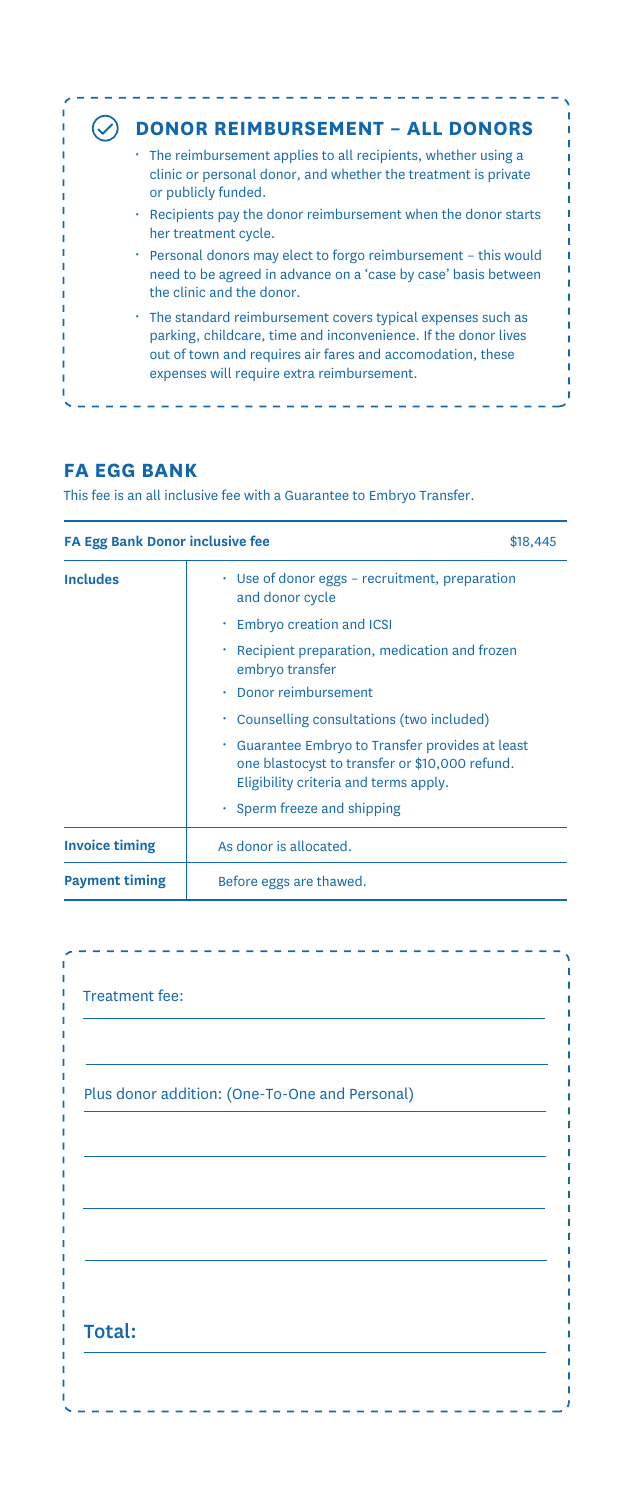

## **SURROGACY ADDITION**

This fee is additional to embryo transfer fee and applies to all potential surrogates, including those who do not continue to treatment.

| Preparation of surrogate, including screening, two medical<br>\$2,735<br>consultations (before and after treatment) and counselling.<br>This is prior to embryo transfer commencing. |                                                                  |         |
|--------------------------------------------------------------------------------------------------------------------------------------------------------------------------------------|------------------------------------------------------------------|---------|
| Same surrogate<br>A fee may apply.                                                                                                                                                   | Coordination of subsequent transfers with the same surrogate.    |         |
| <b>Additional surrogate</b><br>\$1,670<br>Screening and preparation of additional potential surrogates,<br>charged per surrogate screened.                                           |                                                                  |         |
| <b>Possible extras</b><br>fee will apply.                                                                                                                                            | If the surrogate does not proceed to embryo transfer a screening | \$1,670 |
| <b>Invoice timing</b>                                                                                                                                                                | Before surrogate treatment commences                             |         |
| <b>Payment timing</b>                                                                                                                                                                | Before surrogate collects medication for embryo replacement      |         |

# **'ECART' APPROVAL**

Ethics Committee on Assisted Reproductive Technology

ECART is required for some treatment including:

- Donor egg and donor sperm together
- Donor embryo
- Surrogacy
- Donation between certain family members

All applications to ECART incur an application fee.

Public Funding note: The Ministry of Health does not cover the ECART fee, publicly funded patients are liable to pay the ECART fee.

| <b>Ethical Applications Fee</b> |                                                                                                                                                                                                                                                                                                                                                | \$3,440 |
|---------------------------------|------------------------------------------------------------------------------------------------------------------------------------------------------------------------------------------------------------------------------------------------------------------------------------------------------------------------------------------------|---------|
| <b>Includes</b>                 | • Documentation: our costs to prepare reports, compile<br>documents and submit applications.                                                                                                                                                                                                                                                   |         |
|                                 | • Counselling and guidance throughout the process:<br>Each party to the ECART application will be required to<br>attend at least two counselling consultations. The cost of<br>the intending parents counselling consultations is<br>included in your ECART application. (Donor or surrogate<br>counselling is included in the "counselling"). |         |
| <b>Invoice timing</b>           | When all parties are confirmed to start ECART workup<br>(doctor appointments, counselling, screening etc) prior<br>to meeting with the ECART committee.                                                                                                                                                                                        |         |
| <b>Possible extras</b>          | Intending parents and surrogates may require additional<br>medical assessments. Your counsellor or fertility doctor<br>will advise.                                                                                                                                                                                                            |         |
|                                 | Please note: Donors and surrogates are required to have<br>medical assessments with one of our fertility doctors - this<br>is included in their addition fees.                                                                                                                                                                                 |         |
|                                 | • Legal fees are not included: Treatment involving surrogacy<br>and donor embryos requires each party to obtain<br>independent legal advice.                                                                                                                                                                                                   |         |
| <b>Timing</b>                   | The ECART application process typically takes 4-6 months<br>as the Committee only meets 6 times per annum.                                                                                                                                                                                                                                     |         |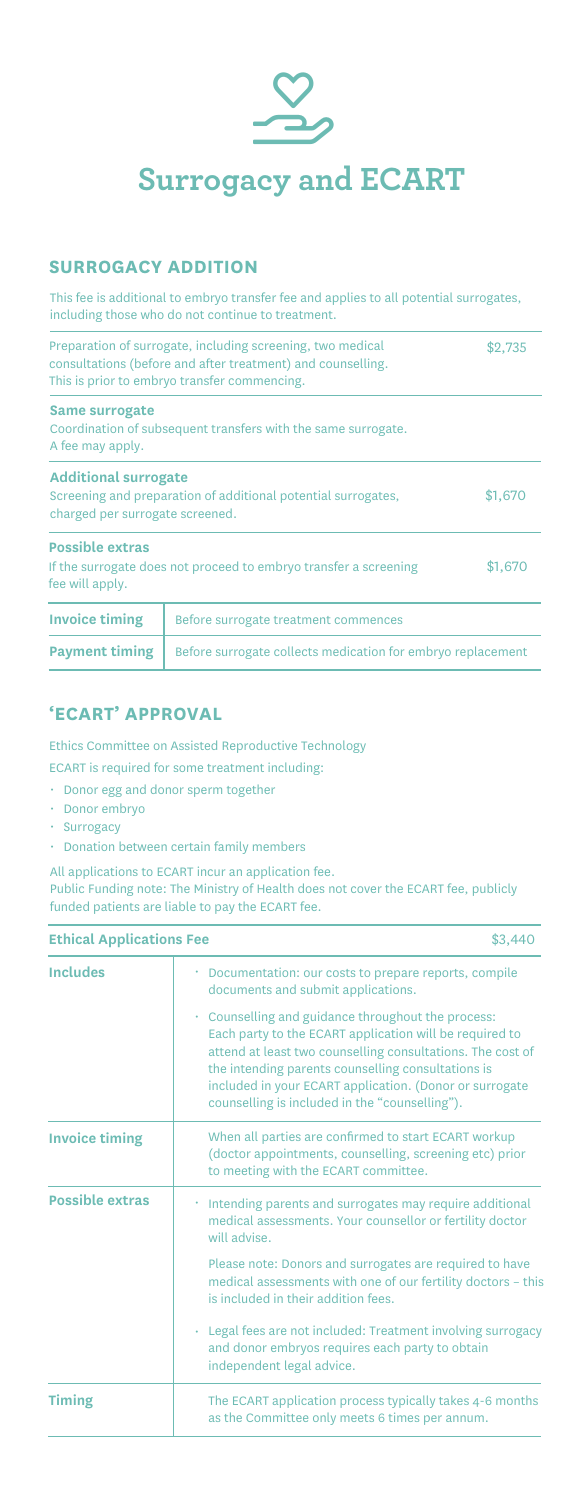

#### $\left( \xi \right)$ **PAYMENT**

Prices are in NZ dollars and include GST. Prices may be subject to change without further notice.

Payment can be made by cash, direct debit, credit card or Q Card.

Prepayment is available. You can pay upfront for Stages 1, 2, and/or 3 as per your estimate. We will refund any overpayment or invoice additional costs at the end of your cycle.

Prices are subject to change. Please see website for current pricing.

## **STORAGE**

| 1-6 months storage of sperm, eggs or embryos*                           | \$160   |
|-------------------------------------------------------------------------|---------|
| 1-6 months storage of ovarian tissue*<br>*These fees are non-refundable | \$320   |
| 10 year storage<br>$\cdot$ Refund may apply if less than 10 years.      | \$1.695 |